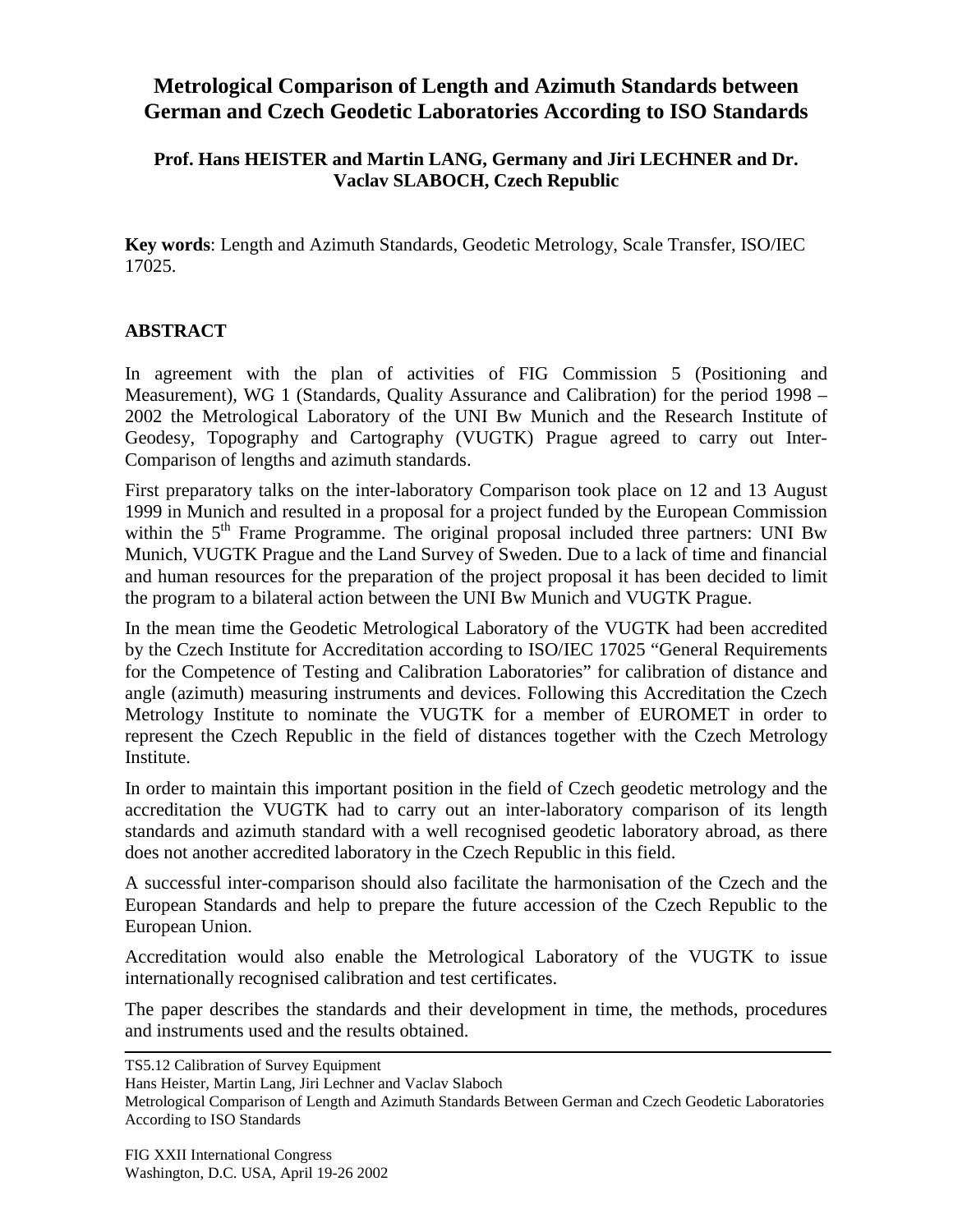The inter-comparison concerned two reference base lines (length standards): HVEZDA in Prague and KOSTICE in Northern Bohemia. Further on the Azimuth Standard ZIDOVSKE PECE in Prague was remeasured.

**Reference base line HVEZDA in Prague** consists of 7 stations marked with granite stones with brass bolts at the ground level. The total length of the base line is 960 m. It is oriented in east-west direction protected from the sunshine the whole day by high trees. This base line is



also of great historical importance. See the cross-section at Fig. 1

Fig. 1: Position and heights of stations at base line HVEZDA

**Reference Base Line KOSTICE in Northern Bohemia** is situated about 60 km noth-east from Prague consists of 12 aligned pillars (Nos. 1 to 12) of total length 1450 m and of 3 pillars positioned aside (Nos. 13, 14, 15) for extra long distances from 3,2 km to 10,4 km.

This base line has been established recently as a national reference for long distances. See the



cross-section at Fig. 2.

Fig. 2: Position and heights of stations at base lin KOSTICE

The distances have been observed with 3 EDM: Leica TDA 5005, standard deviatiom 1 mm  $+ 1$  ppm (Uni BW), Mekometer 5000, standard deviation 0,2 mm  $+ 0.2$  ppm (Uni BW) and Sokkia PowerSet 2000 2 mm + 2 ppm (VUGTK) for an independent check.

The campaign resulted in scale transfer with accuracy characterised by standard uncertainty 0,8 mm + 1,0 L  $_{[km]}$  mm for both HVEZDA and KOSTICE base lines. The results confirmed

TS5.12 Calibration of Survey Equipment

Hans Heister, Martin Lang, Jiri Lechner and Vaclav Slaboch

Metrological Comparison of Length and Azimuth Standards Between German and Czech Geodetic Laboratories According to ISO Standards